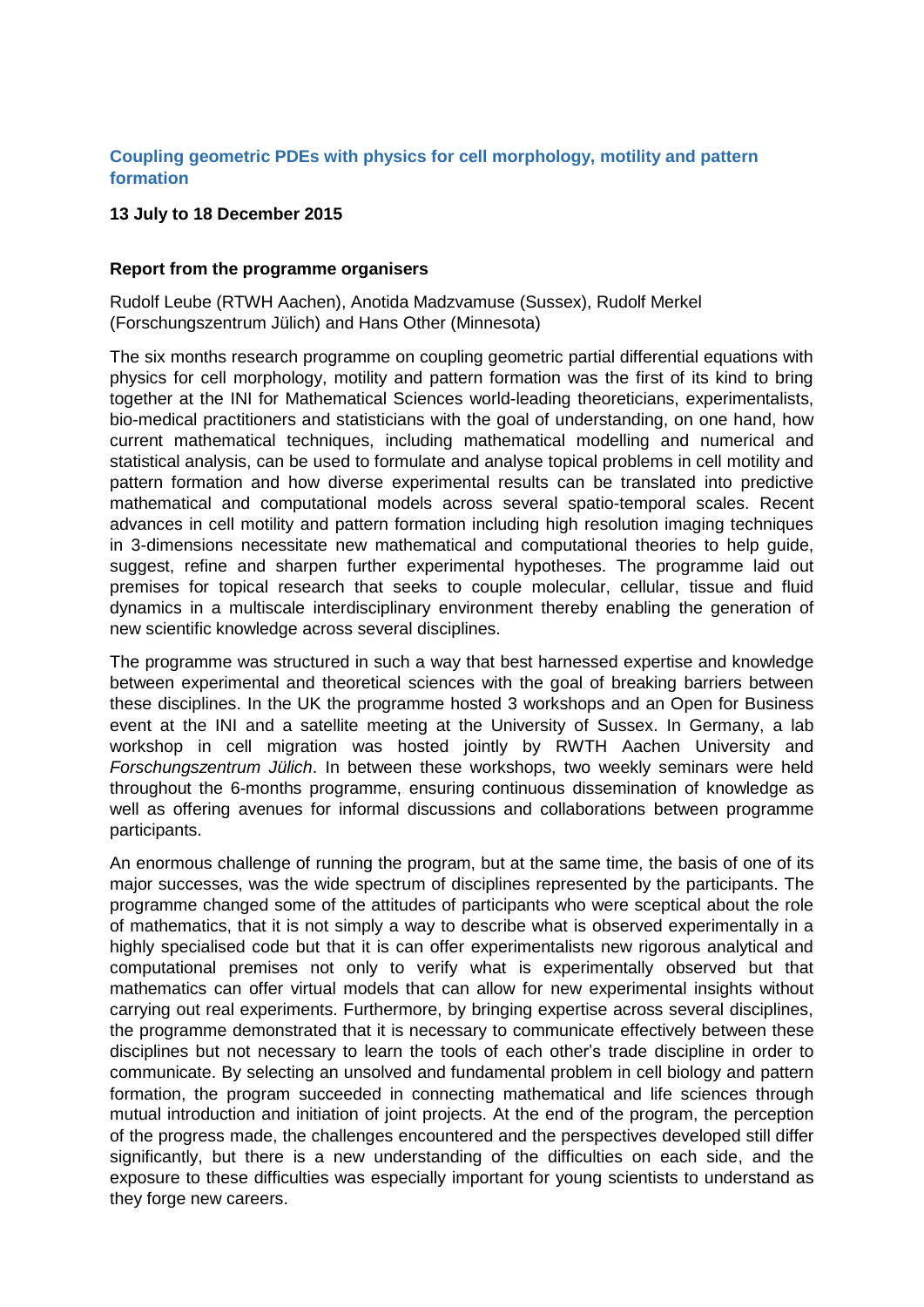World-class experts and diverse speakers from theoretical and experimental sciences all succumbed to the unique pedagogical atmosphere at the INI that fostered a highly interactive environment (see blackboard pictures). The seminar talks ranged from introductory to highly specialised lectures offering expertise and training across different levels of prior knowledge. Continuous interruptions of the talks through questions slowed presentation speed down to such a degree that it matched the processing capacity of even the least well-versed and opened the forum to provocative thoughts by others. A spontaneous heated discussion took place during the second workshop dinner on "*How to develop interdisciplinary collaboration between experimentalists and theoreticians without losing one's identity*?" at the globally renowned debating Cambridge Union Society (see an Essay to appear in the Proceedings of the Royal Society Interface Focus).

One of the pioneering stories of the programme was that we were able to lure a busload full of participants from the INI to laboratories at RWTH Aachen University and the Forschungszentrum Jülich in Germany. The one weeklong workshop focused on introduction to laboratory techniques used to analyse cell motility. The challenge to have theoreticians using pipettes (see background images) and actually performing crucial experimental steps themselves while providing insights into the state-of-the art methodology was met at surprising ease with several immediate collaborations emanating among the participants. The lab activities were beamed live to the INI seminar rooms and also live online. The participants' feedback is that the lab experience was extraordinary, unique and extremely valuable.

Once the dust has settled, what remains for all who participated in the programme is an increased appreciation of the different disciplines and a basic understanding of the tool boxes in the various fields of expertise; a sufficient pre-requisite to formulate and pursue innovative research activities. Still, the gap is immense between pure mathematics and pure experimentation. An essential "stepping stone" between both are biophysicists and applied mathematicians who seem to be at ease to communicate with both worlds. Another realisation is the need for more interdisciplinary education that crosses the boundaries between mathematics and biology.

The manifold meetings helped to define concrete short-term goals and to formulate long-term goals to be reached within the framework that was laid out. Long lists of suggestions were communicated at the end of workshop 1 on the blackboard. In addition, a similarly long list was provided in response to the question posed by Prof A. Champneys in workshop 4 as to what one could do if awarded £100,000 from the Welcome Trust Seed Award.

## **Outcomes and achievements of lasting impact**

- $\triangleright$  The development of new mathematics (e.g. keratin spatiotemporal organization, geometric PDEs for coupled bulk-surface dynamics for single and collective cell migration, coupling super-diffusion and keratin network organisation, coupled fluidstructure, fluid-fluid, tissue-fluid interaction models, new models on parameter identification, multiscale modelling of cancer invasion, tissue remodelling, etc.).
- $\triangleright$  The development of new numerical methods and algorithms for cell motility using geometric PDEs (see the INI Satellite meeting in Sussex and the workshop on Geometric PDEs: Surface and Bulk Processes, Oberwolfach, Germany).
- $\triangleright$  The realisation that experimental data sets should be standardised, quantitative and freely available for effective interdisciplinary interaction.
- $\triangleright$  A special issue reflecting some of the outcomes and achievements of the programme will be published by the Royal Society, Interface Focus journal.
- Beaming of live virtual lectures from Australia (Prof Kerry Landman) and experimental manipulations from Germany